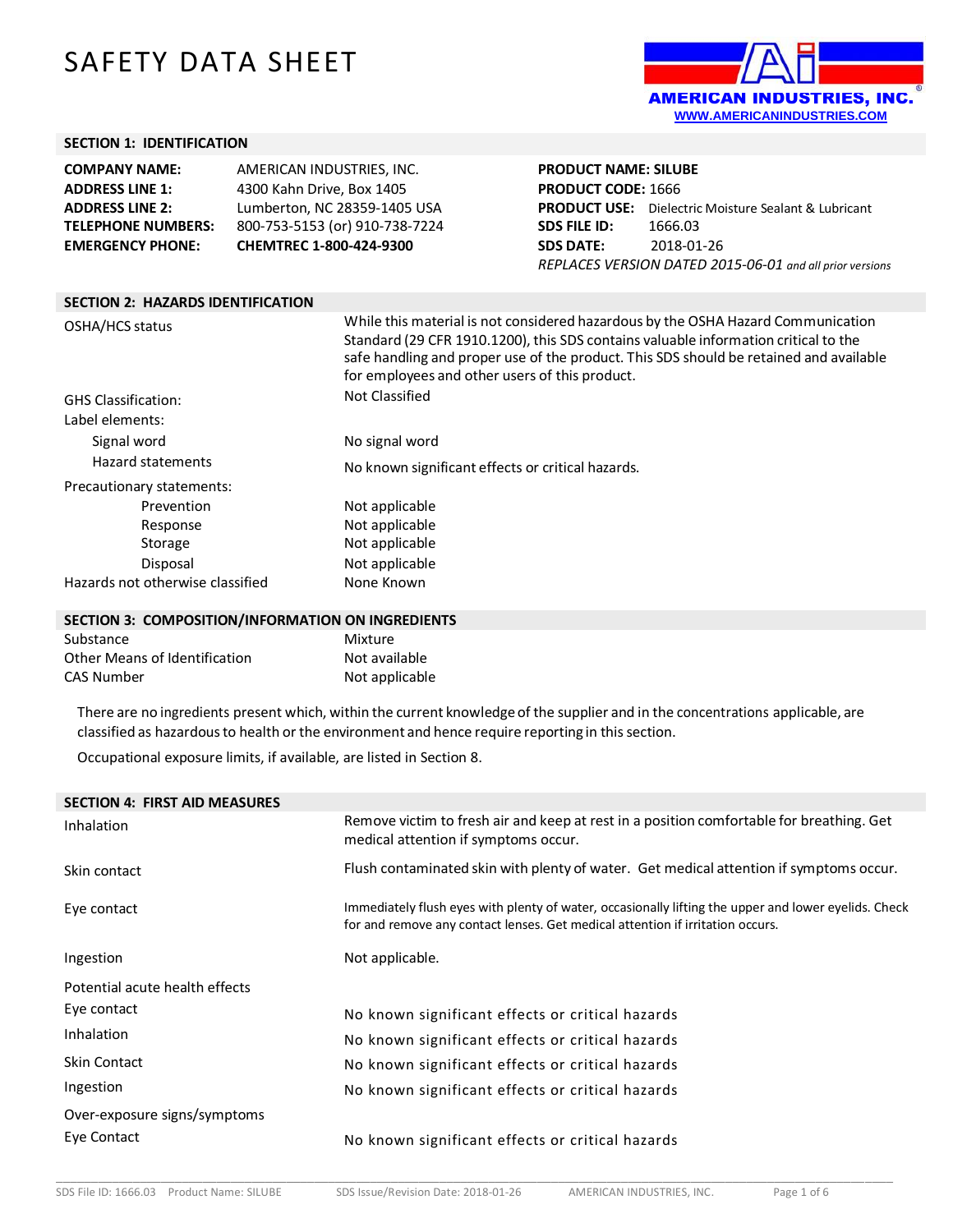| Inhalation                                                                           | No known significant effects or critical hazards                                   |  |  |  |
|--------------------------------------------------------------------------------------|------------------------------------------------------------------------------------|--|--|--|
| <b>Skin Contact</b>                                                                  | No known significant effects or critical hazards                                   |  |  |  |
| Ingestion                                                                            | No known significant effects or critical hazards                                   |  |  |  |
| Indication of immediate medical attention and special treatment needed, if necessary |                                                                                    |  |  |  |
| Notes to physician                                                                   | Treat symptomatically.                                                             |  |  |  |
| Specific treatments                                                                  | No specific treatment                                                              |  |  |  |
| Protection of first-aiders                                                           | No action shall be taken involving any personal risk or without suitable training. |  |  |  |
| See toxicological information (Section 11)                                           |                                                                                    |  |  |  |

#### **SECTION 5: FIRE-FIGHTING MEASURES**

| Suitable extinguishing media                       | Use dry chemical, $CO2$ , water spray (fog) or foam                                                                                                                    |  |  |
|----------------------------------------------------|------------------------------------------------------------------------------------------------------------------------------------------------------------------------|--|--|
| Unsuitable extinguishing media                     | None known                                                                                                                                                             |  |  |
| Specific hazards arising from the<br>chemical      | No specific fire or explosion hazard                                                                                                                                   |  |  |
| Hazardous thermal decomposition<br>products        | Decomposition products may include the following materials: carbon dioxide carbon<br>monoxide, halogenated compounds, metal oxide/oxides                               |  |  |
| Special protective actions for fire-fighters       | No special measures are required.                                                                                                                                      |  |  |
| Special protective equipment for fire-<br>fighters | Fire-fighters should wear appropriate protective equipment and self-contained breathing<br>apparatus (SCBA) with a full face-piece operated in positive pressure mode. |  |  |

## **SECTION 6: ACCIDENTAL RELEASE MEASURES**

Personal precautions, protective equipment and emergency procedures

| For non-emergency personnel                                     | Put on appropriate personal protective equipment.                                                                                                                                                                                                                                                                                                                                                                                                                                                                                                                                        |
|-----------------------------------------------------------------|------------------------------------------------------------------------------------------------------------------------------------------------------------------------------------------------------------------------------------------------------------------------------------------------------------------------------------------------------------------------------------------------------------------------------------------------------------------------------------------------------------------------------------------------------------------------------------------|
| For emergency responders                                        | If specialized clothing is required to deal with the spillage, take note of any information<br>in Section 8 on suitable and unsuitable materials. See also the information in "For non-<br>emergency personnel".                                                                                                                                                                                                                                                                                                                                                                         |
| <b>Environmental precautions</b>                                | Avoid dispersal of spilled material and runoff and contact with soil, waterways, drains<br>and sewers. Inform the relevant authorities if the product has caused environmental<br>pollution (sewers, waterways, soil or air).                                                                                                                                                                                                                                                                                                                                                            |
| Methods and materials for containment and cleaning up           |                                                                                                                                                                                                                                                                                                                                                                                                                                                                                                                                                                                          |
| Small spill                                                     | Stop leak if without risk. Move containers from spill area. Dilute with water and mop up if<br>water-soluble. Alternatively, or if water-insoluble, absorb with an inert dry material and<br>place in an appropriate waste disposal container. Dispose of via a licensed waste disposal<br>contractor.                                                                                                                                                                                                                                                                                   |
| Large spill                                                     | Stop leak if without risk. Move containers from spill area. Prevent entry into sewers, water<br>courses, basements or confined areas. Wash spillages into an effluent treatment plant or<br>proceed as follows. Contain and collect spillage with non-combustible, absorbent material<br>e.g. sand, earth, vermiculite or diatomaceous earth and place in container for disposal<br>according to local regulations (see Section 13). Dispose of via a licensed waste disposal<br>contractor. Note: See Section 1 for emergency contact information and Section 13 for<br>waste disposal. |
| <b>SECTION 7: HANDLING AND STORAGE</b>                          |                                                                                                                                                                                                                                                                                                                                                                                                                                                                                                                                                                                          |
| Precautions for safe handling                                   |                                                                                                                                                                                                                                                                                                                                                                                                                                                                                                                                                                                          |
| Protective measures                                             | Put on appropriate personal protective equipment (see Section 8).                                                                                                                                                                                                                                                                                                                                                                                                                                                                                                                        |
| Advice on general occupational hygiene                          | Eating, drinking and smoking should be prohibited in areas where this material is handled,<br>stored and processed. Workers should wash hands and face before eating, drinking and<br>smoking. See also Section 8 for additional information on hygiene measures.                                                                                                                                                                                                                                                                                                                        |
| Conditions for safe storage, including any<br>incompatibilities | Store in accordance with local regulations. Store in original container protected from<br>direct sunlight in a dry, cool and well-ventilated area, away from incompatible<br>materials (see Section 10) and food and drink. Keep container tightly closed and<br>sealed until ready for use. Containers that have been opened must be carefully                                                                                                                                                                                                                                          |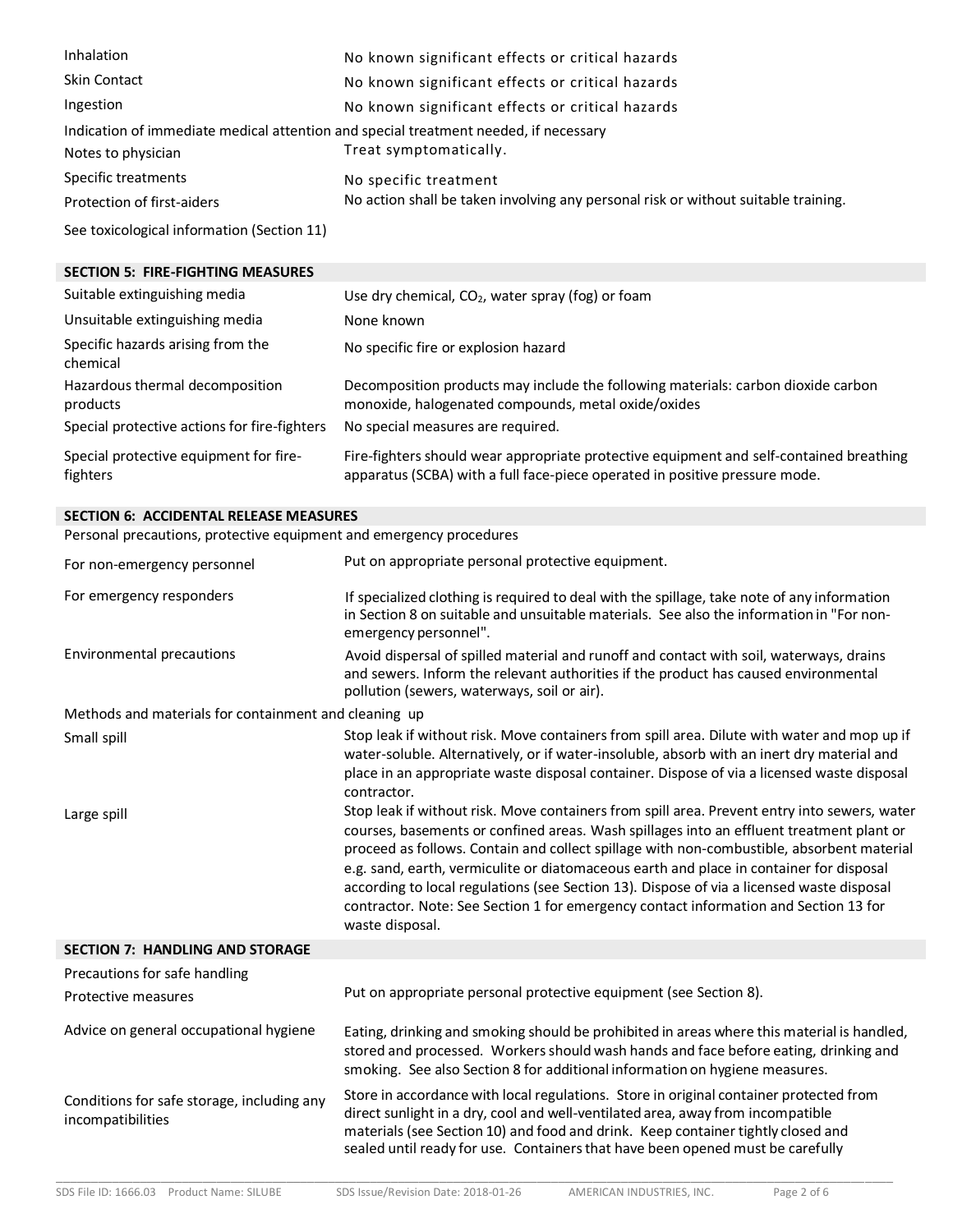resealed and kept upright to prevent leakage. Do not store in unlabeled containers. Use appropriate containment to avoid environmental contamination.

#### **SECTION 8: EXPOSURE CONTROLS/PERSONAL PROTECTION**

| SECTION 6. EAF OSONE CONTINUES/FEISSONAL FINOTECTION |                                                                                                                                                                                                                                                                                                                    |
|------------------------------------------------------|--------------------------------------------------------------------------------------------------------------------------------------------------------------------------------------------------------------------------------------------------------------------------------------------------------------------|
| Occupational exposure limits                         | None                                                                                                                                                                                                                                                                                                               |
| Appropriate engineering controls                     | Good general ventilation should be sufficient to control worker exposure to<br>airborne contaminants.                                                                                                                                                                                                              |
| Environmental exposure controls                      | Emissions from ventilation or work process equipment should be checked to ensure they<br>comply with the requirements of environmental protection legislation                                                                                                                                                      |
| Hygiene measures                                     | Wash hands, forearms and face thoroughly after handling chemical products, before<br>eating, smoking and using the lavatory and at the end of the working period.                                                                                                                                                  |
| Eye/face protection                                  | Safety eyewear complying with an approved standard should be used when a risk<br>assessment indicates this is necessary to avoid exposure to liquid splashes, mists, gases or<br>dusts.                                                                                                                            |
| Hand protection                                      | Chemical-resistant, impervious gloves complying with an approved standard should be<br>worn at all times when handling chemical products if a risk assessment indicates this is<br>necessary.                                                                                                                      |
| Body protection                                      | Personal protective equipment for the body should be selected based on the task being<br>performed and the risks involved and should be approved by a specialist before handling<br>this product.                                                                                                                  |
| Other skin protection                                | Appropriate footwear and any additional skin protection measures should be selected<br>based on the task being performed and the risks involved and should be approved by a<br>specialist before handling this product.                                                                                            |
| Respiratory protection                               | Use a properly fitted, particulate filter respirator complying with an approved standard<br>if a risk assessment indicates this is necessary. Respirator selection must be based on<br>known or anticipated exposure levels, the hazards of the product and the safe working<br>limits of the selected respirator. |
| <b>SECTION 9: PHYSICAL AND CHEMICAL PROPERTIES</b>   |                                                                                                                                                                                                                                                                                                                    |
| Appearance                                           |                                                                                                                                                                                                                                                                                                                    |
| Physical state                                       | Semi-solid                                                                                                                                                                                                                                                                                                         |
| Color                                                | <b>Translucent White</b>                                                                                                                                                                                                                                                                                           |
| Odor                                                 | Mild                                                                                                                                                                                                                                                                                                               |
| <b>Odor Threshold</b>                                | Not available                                                                                                                                                                                                                                                                                                      |
| рH                                                   | Not available                                                                                                                                                                                                                                                                                                      |
| Melting point                                        | Not available                                                                                                                                                                                                                                                                                                      |
| <b>Boiling point</b>                                 | Not available                                                                                                                                                                                                                                                                                                      |
| Flash point                                          | Open cup: 298.89°C (570°F) [Clevleand]                                                                                                                                                                                                                                                                             |
| <b>Burning Time</b>                                  | Not applicable                                                                                                                                                                                                                                                                                                     |
| <b>Burning rate</b>                                  | Not applicable                                                                                                                                                                                                                                                                                                     |
| Evaporation rate                                     | Not available                                                                                                                                                                                                                                                                                                      |
| Flammability (solid, gas)                            | Not available                                                                                                                                                                                                                                                                                                      |
| Lower and upper explosive (flammable)<br>limits      | Not available                                                                                                                                                                                                                                                                                                      |
| Vapor pressure                                       | Not available                                                                                                                                                                                                                                                                                                      |
| Vapor density                                        | Not available                                                                                                                                                                                                                                                                                                      |
| Relative density                                     | $1.03$ g/ml                                                                                                                                                                                                                                                                                                        |
|                                                      |                                                                                                                                                                                                                                                                                                                    |
| Solubility                                           | Insoluble in water                                                                                                                                                                                                                                                                                                 |
| Partition coefficient" n-octanol/water               | Not available                                                                                                                                                                                                                                                                                                      |
| Auto-ignition temperature                            | Not available                                                                                                                                                                                                                                                                                                      |

\_\_\_\_\_\_\_\_\_\_\_\_\_\_\_\_\_\_\_\_\_\_\_\_\_\_\_\_\_\_\_\_\_\_\_\_\_\_\_\_\_\_\_\_\_\_\_\_\_\_\_\_\_\_\_\_\_\_\_\_\_\_\_\_\_\_\_\_\_\_\_\_\_\_\_\_\_\_\_\_\_\_\_\_\_\_\_\_\_\_\_\_\_\_\_\_\_\_\_\_\_\_\_\_\_\_\_\_\_\_\_\_\_\_\_\_\_\_\_\_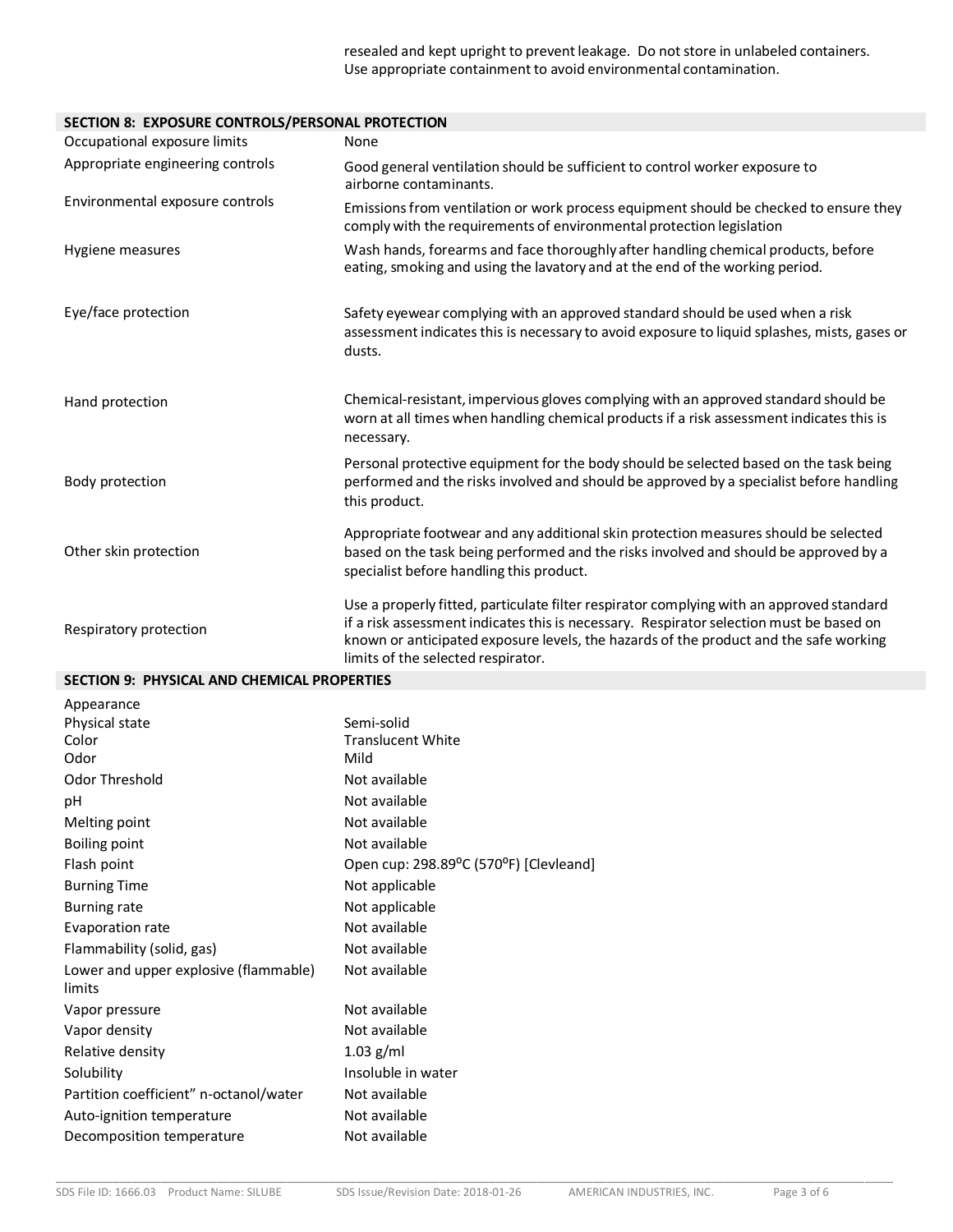| SADT                                                                         | Not available                                                                                                             |                                                                                                      |  |  |  |
|------------------------------------------------------------------------------|---------------------------------------------------------------------------------------------------------------------------|------------------------------------------------------------------------------------------------------|--|--|--|
| Viscosity                                                                    | Not available                                                                                                             |                                                                                                      |  |  |  |
| <b>SECTION 10: STABILITY AND REACTIVITY</b>                                  |                                                                                                                           |                                                                                                      |  |  |  |
| Reactivity                                                                   | No specific test data related to reactivity available for this product or its ingredients.                                |                                                                                                      |  |  |  |
| Chemical stability                                                           | The product is stable                                                                                                     |                                                                                                      |  |  |  |
| Possibility of hazardous reactions                                           | Under normal conditions of storage and use, hazardous reactions will not occur.                                           |                                                                                                      |  |  |  |
| Conditions to avoid                                                          | Do not heat above flash point.                                                                                            |                                                                                                      |  |  |  |
| Incompatible materials                                                       | Reactive or incompatible with the following materials: Welding, oxidizing materials.                                      |                                                                                                      |  |  |  |
| Hazardous decomposition products                                             | Under normal conditions of storage and use, hazardous decomposition products should<br>not be produced.                   |                                                                                                      |  |  |  |
| SECTION 11: TOXICOLOGICAL INFORMATION                                        |                                                                                                                           |                                                                                                      |  |  |  |
| Acute toxicity                                                               | There is no data available                                                                                                |                                                                                                      |  |  |  |
| Irritation/Corrosion<br>Sensitization                                        | There is no data available<br>There is no data available                                                                  |                                                                                                      |  |  |  |
| Mutagenicity<br>Carcinogenicity                                              | There is no data available<br>There is no data available                                                                  |                                                                                                      |  |  |  |
| Reproductive toxicity                                                        | There is no data available                                                                                                |                                                                                                      |  |  |  |
| Teratogenicity                                                               | There is no data available                                                                                                |                                                                                                      |  |  |  |
| Specific target organ toxicity (single<br>exposure)                          | There is no data available                                                                                                |                                                                                                      |  |  |  |
| Specific target organ toxicity (repeated<br>exposure)                        | There is no data available                                                                                                |                                                                                                      |  |  |  |
| Aspiration hazard                                                            | There is no data available                                                                                                |                                                                                                      |  |  |  |
| Information on the likely routes of<br>exposure                              | Dermal contact. Eye contact. Inhalation. Ingestion.                                                                       |                                                                                                      |  |  |  |
| Potential acute health effects                                               |                                                                                                                           |                                                                                                      |  |  |  |
|                                                                              | Eye contact<br>Inhalation                                                                                                 | No known significant effects or critical hazards<br>No known significant effects or critical hazards |  |  |  |
|                                                                              | Skin contact                                                                                                              | No known significant effects or critical hazards                                                     |  |  |  |
|                                                                              |                                                                                                                           |                                                                                                      |  |  |  |
| Symptoms related to the physical, chemical and toxicological characteristics | Ingestion                                                                                                                 | No known significant effects or critical hazards                                                     |  |  |  |
|                                                                              | Eye contact<br>Inhalation                                                                                                 | No known significant effects or critical hazards<br>No known significant effects or critical hazards |  |  |  |
|                                                                              | Skin contact                                                                                                              | No known significant effects or critical hazards                                                     |  |  |  |
|                                                                              |                                                                                                                           |                                                                                                      |  |  |  |
|                                                                              | Ingestion                                                                                                                 | No known significant effects or critical hazards                                                     |  |  |  |
|                                                                              | Delayed and immediate effects and also chronic effects from short and long term exposure<br>Short term exposure potential | No known significant effects or critical hazards                                                     |  |  |  |
|                                                                              | immediate effects<br>Short term exposure potential                                                                        | No known significant effects or critical hazards                                                     |  |  |  |
|                                                                              | delayed effects<br>Long term exposure potential<br>immediate effects                                                      | No known significant effects or critical hazards                                                     |  |  |  |
|                                                                              | Long term exposure potential<br>delayed effects                                                                           | No known significant effects or critical hazards                                                     |  |  |  |
| Potential chronic health effects                                             |                                                                                                                           |                                                                                                      |  |  |  |
|                                                                              | General                                                                                                                   | No known significant effects or critical hazards                                                     |  |  |  |
|                                                                              | Carcinogenicity                                                                                                           | No known significant effects or critical hazards                                                     |  |  |  |
|                                                                              | Mutagenicity                                                                                                              | No known significant effects or critical hazards<br>No known significant effects or critical hazards |  |  |  |
|                                                                              | Teratogenicity<br>Developmental effects                                                                                   | No known significant effects or critical hazards                                                     |  |  |  |
| Numerical measures of toxicity                                               | Fertility effect<br>Acute toxicity estimates                                                                              | No known significant effects or critical hazards<br>There is no data available                       |  |  |  |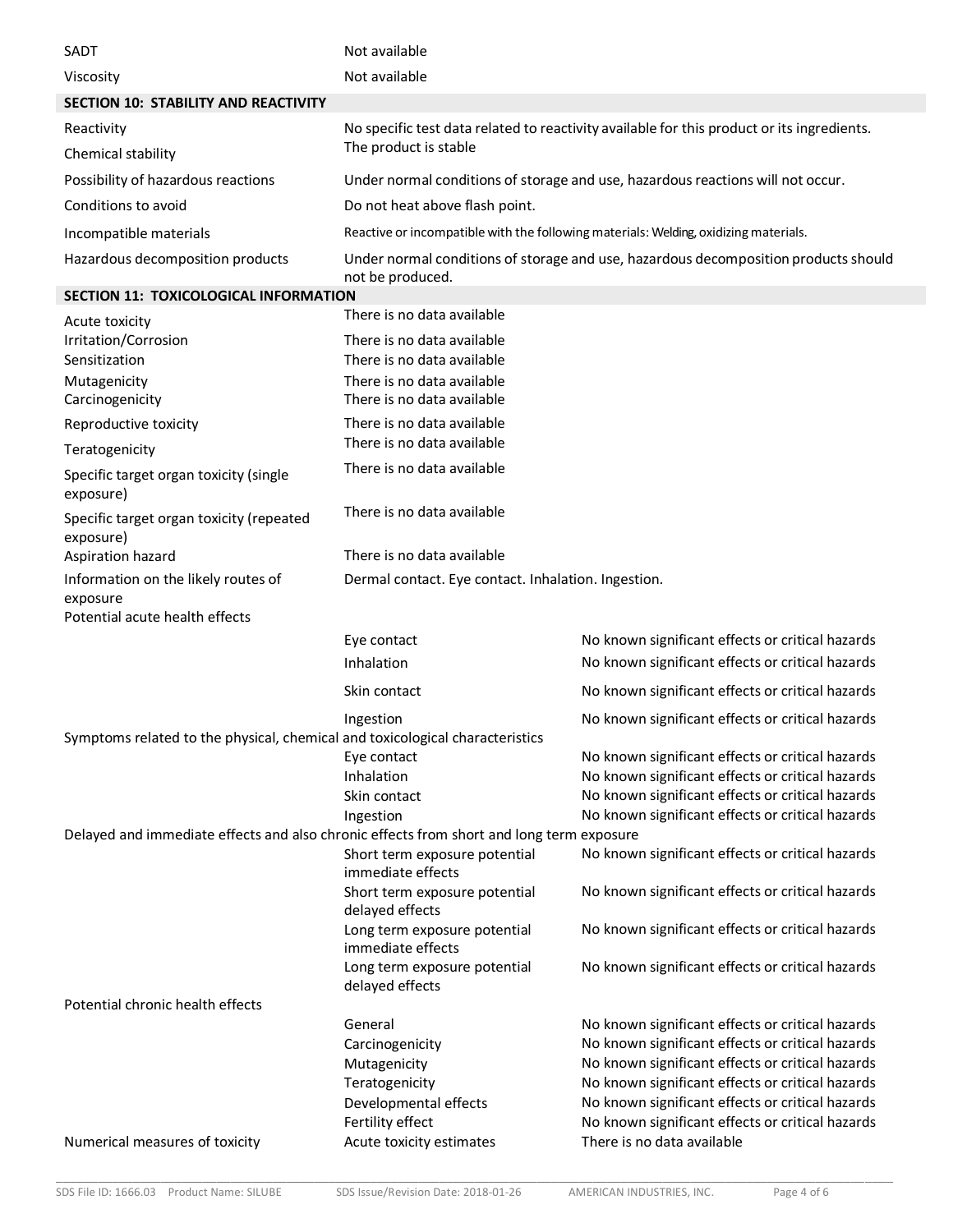| <b>SECTION 12: ECOLOGICAL INFORMATION</b>                                                                                                                                                                                                                                                                                                                                                                                                                                                                                                                                        |         |                                                                                                                                                                                                                                                                                                                                                              |                                                                                                                                                                                                                                                                                                                                                                                                                                                                                                                                                                                                                                                                                                                                                                                                                                                                                                         |                                   |                                   |                     |
|----------------------------------------------------------------------------------------------------------------------------------------------------------------------------------------------------------------------------------------------------------------------------------------------------------------------------------------------------------------------------------------------------------------------------------------------------------------------------------------------------------------------------------------------------------------------------------|---------|--------------------------------------------------------------------------------------------------------------------------------------------------------------------------------------------------------------------------------------------------------------------------------------------------------------------------------------------------------------|---------------------------------------------------------------------------------------------------------------------------------------------------------------------------------------------------------------------------------------------------------------------------------------------------------------------------------------------------------------------------------------------------------------------------------------------------------------------------------------------------------------------------------------------------------------------------------------------------------------------------------------------------------------------------------------------------------------------------------------------------------------------------------------------------------------------------------------------------------------------------------------------------------|-----------------------------------|-----------------------------------|---------------------|
| Toxicity                                                                                                                                                                                                                                                                                                                                                                                                                                                                                                                                                                         |         |                                                                                                                                                                                                                                                                                                                                                              | There is no data available.                                                                                                                                                                                                                                                                                                                                                                                                                                                                                                                                                                                                                                                                                                                                                                                                                                                                             |                                   |                                   |                     |
| Persistence and degradability                                                                                                                                                                                                                                                                                                                                                                                                                                                                                                                                                    |         |                                                                                                                                                                                                                                                                                                                                                              | There is no data available                                                                                                                                                                                                                                                                                                                                                                                                                                                                                                                                                                                                                                                                                                                                                                                                                                                                              |                                   |                                   |                     |
| Bioaccumulative potential                                                                                                                                                                                                                                                                                                                                                                                                                                                                                                                                                        |         |                                                                                                                                                                                                                                                                                                                                                              | There is no data available                                                                                                                                                                                                                                                                                                                                                                                                                                                                                                                                                                                                                                                                                                                                                                                                                                                                              |                                   |                                   |                     |
| Mobility in soil-Soil/water partition<br>coefficient (Koc)                                                                                                                                                                                                                                                                                                                                                                                                                                                                                                                       |         |                                                                                                                                                                                                                                                                                                                                                              | Not available                                                                                                                                                                                                                                                                                                                                                                                                                                                                                                                                                                                                                                                                                                                                                                                                                                                                                           |                                   |                                   |                     |
| Other adverse effects                                                                                                                                                                                                                                                                                                                                                                                                                                                                                                                                                            |         |                                                                                                                                                                                                                                                                                                                                                              | No known significant effects or critical hazards.                                                                                                                                                                                                                                                                                                                                                                                                                                                                                                                                                                                                                                                                                                                                                                                                                                                       |                                   |                                   |                     |
| <b>SECTION 13: DISPOSAL CONSIDERATIONS</b>                                                                                                                                                                                                                                                                                                                                                                                                                                                                                                                                       |         |                                                                                                                                                                                                                                                                                                                                                              |                                                                                                                                                                                                                                                                                                                                                                                                                                                                                                                                                                                                                                                                                                                                                                                                                                                                                                         |                                   |                                   |                     |
| Disposal methods                                                                                                                                                                                                                                                                                                                                                                                                                                                                                                                                                                 |         |                                                                                                                                                                                                                                                                                                                                                              | The generation of waste should be avoided or minimized wherever possible. Disposal<br>of this product, solutions and any by-products should comply with the requirements of<br>environmental protection and waste disposal legislation and any regional local<br>authority requirements. Dispose of surplus and non-recyclable products via a licensed<br>waste disposal contractor. Waste should not be disposed of untreated to the sewer<br>unless fully compliant with the requirements of all authorities with jurisdiction. Waste<br>packaging should be recycled. Incineration or landfill should only be considered when<br>recycling is not feasible. This material and its container must be disposed of in a safe<br>way. Empty containers or liners may retain some product residues. Avoid dispersal of<br>spilled material and runoff and contact with soil, waterways, drains and sewers |                                   |                                   |                     |
| <b>SECTION 14: TRANSPORT INFORMATION</b>                                                                                                                                                                                                                                                                                                                                                                                                                                                                                                                                         |         |                                                                                                                                                                                                                                                                                                                                                              |                                                                                                                                                                                                                                                                                                                                                                                                                                                                                                                                                                                                                                                                                                                                                                                                                                                                                                         |                                   |                                   |                     |
| <b>DOT</b><br><b>Environmental hazards</b>                                                                                                                                                                                                                                                                                                                                                                                                                                                                                                                                       |         | Not regulated.<br>No                                                                                                                                                                                                                                                                                                                                         |                                                                                                                                                                                                                                                                                                                                                                                                                                                                                                                                                                                                                                                                                                                                                                                                                                                                                                         |                                   |                                   |                     |
| Special precautions for user                                                                                                                                                                                                                                                                                                                                                                                                                                                                                                                                                     |         | Transport within user's premises: always transport in closed containers that are<br>upright and secure. Ensure that persons transporting the product know what to do in<br>the event of an accident or spillage                                                                                                                                              |                                                                                                                                                                                                                                                                                                                                                                                                                                                                                                                                                                                                                                                                                                                                                                                                                                                                                                         |                                   |                                   |                     |
| Transport in bulk according to Annex II of<br>MARPOL 73/78 and the IBC Code                                                                                                                                                                                                                                                                                                                                                                                                                                                                                                      |         | Not available                                                                                                                                                                                                                                                                                                                                                |                                                                                                                                                                                                                                                                                                                                                                                                                                                                                                                                                                                                                                                                                                                                                                                                                                                                                                         |                                   |                                   |                     |
| <b>SECTION 15: REGULATORY INFORMATION</b>                                                                                                                                                                                                                                                                                                                                                                                                                                                                                                                                        |         |                                                                                                                                                                                                                                                                                                                                                              |                                                                                                                                                                                                                                                                                                                                                                                                                                                                                                                                                                                                                                                                                                                                                                                                                                                                                                         |                                   |                                   |                     |
| US Federal regulations<br>TSCA 8(a) PAIR<br>TSCA 8(a) CDR Exempt/partial exemption<br>United States inventory (TSCA 8b)<br>Clean Air Act Section 112 (b) Hazardous Air<br>Pollutants (HAPs)<br><b>Clean Air Act Section 602 Class I Substances</b><br>Clean Air Act Section 602 Class II Substances<br>DEA List I Chemicals (Precursor Chemicals)<br>DEA : List II Chemicals (Essential Chemicals)<br>Sara 302/304 Composition/information on<br>ingredients<br><b>SARA 304 RQ</b><br>SARA 311/312 Classification<br>Composition/Information on ingredients<br>Name<br>%<br>Fire |         | Siloxanes and Silicones, di-ME; Nonylphenol, ethoxylated<br>Not determined<br>All components are listed or exempted<br>Not listed<br>Not listed<br>No listed<br>Not listed<br>Not listed<br>No products were found<br>Not applicable<br>Not applicable<br>No products were found.<br>Sudden release of<br>Reactive<br>Immediate (acute)<br>Delayed (chronic) |                                                                                                                                                                                                                                                                                                                                                                                                                                                                                                                                                                                                                                                                                                                                                                                                                                                                                                         |                                   |                                   |                     |
| Nonylphenol, ethoxylated                                                                                                                                                                                                                                                                                                                                                                                                                                                                                                                                                         | $1 - 5$ | Hazard<br>No                                                                                                                                                                                                                                                                                                                                                 | pressure<br>No                                                                                                                                                                                                                                                                                                                                                                                                                                                                                                                                                                                                                                                                                                                                                                                                                                                                                          | No                                | health hazard<br>Yes              | health hazard<br>No |
| <b>State Regulations</b>                                                                                                                                                                                                                                                                                                                                                                                                                                                                                                                                                         |         |                                                                                                                                                                                                                                                                                                                                                              |                                                                                                                                                                                                                                                                                                                                                                                                                                                                                                                                                                                                                                                                                                                                                                                                                                                                                                         |                                   |                                   |                     |
|                                                                                                                                                                                                                                                                                                                                                                                                                                                                                                                                                                                  |         | Massachusetts                                                                                                                                                                                                                                                                                                                                                |                                                                                                                                                                                                                                                                                                                                                                                                                                                                                                                                                                                                                                                                                                                                                                                                                                                                                                         | None of the components are listed |                                   |                     |
|                                                                                                                                                                                                                                                                                                                                                                                                                                                                                                                                                                                  |         | New York                                                                                                                                                                                                                                                                                                                                                     |                                                                                                                                                                                                                                                                                                                                                                                                                                                                                                                                                                                                                                                                                                                                                                                                                                                                                                         |                                   | None of the components are listed |                     |
| New Jersey<br>Pennsylvania<br>California Prop 65                                                                                                                                                                                                                                                                                                                                                                                                                                                                                                                                 |         |                                                                                                                                                                                                                                                                                                                                                              | None of the components are listed                                                                                                                                                                                                                                                                                                                                                                                                                                                                                                                                                                                                                                                                                                                                                                                                                                                                       |                                   |                                   |                     |
|                                                                                                                                                                                                                                                                                                                                                                                                                                                                                                                                                                                  |         |                                                                                                                                                                                                                                                                                                                                                              | None of the components are listed<br>No products were found                                                                                                                                                                                                                                                                                                                                                                                                                                                                                                                                                                                                                                                                                                                                                                                                                                             |                                   |                                   |                     |
|                                                                                                                                                                                                                                                                                                                                                                                                                                                                                                                                                                                  |         |                                                                                                                                                                                                                                                                                                                                                              |                                                                                                                                                                                                                                                                                                                                                                                                                                                                                                                                                                                                                                                                                                                                                                                                                                                                                                         |                                   |                                   |                     |

\_\_\_\_\_\_\_\_\_\_\_\_\_\_\_\_\_\_\_\_\_\_\_\_\_\_\_\_\_\_\_\_\_\_\_\_\_\_\_\_\_\_\_\_\_\_\_\_\_\_\_\_\_\_\_\_\_\_\_\_\_\_\_\_\_\_\_\_\_\_\_\_\_\_\_\_\_\_\_\_\_\_\_\_\_\_\_\_\_\_\_\_\_\_\_\_\_\_\_\_\_\_\_\_\_\_\_\_\_\_\_\_\_\_\_\_\_\_\_\_